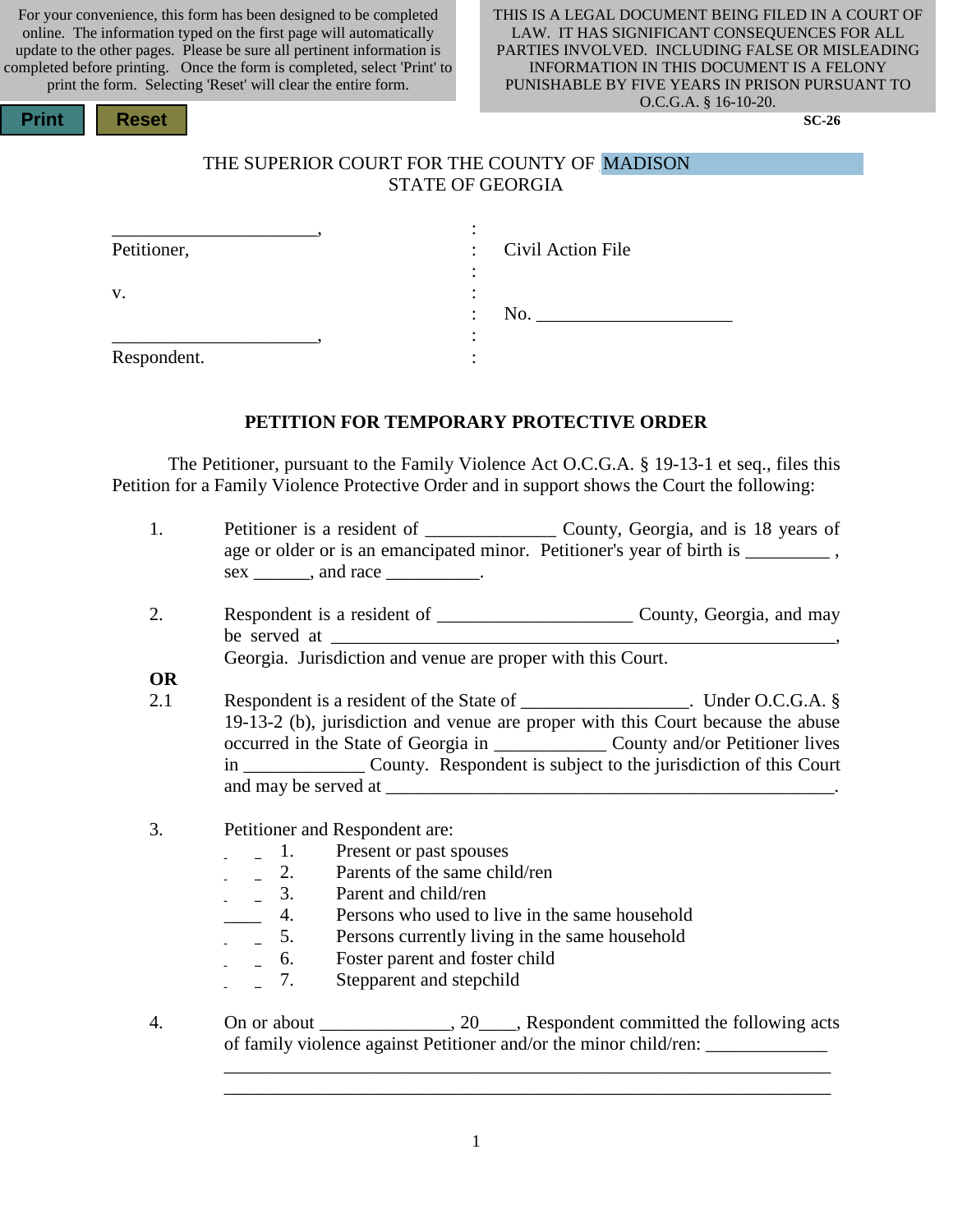\_\_\_\_\_\_\_\_\_\_\_\_\_\_\_\_\_\_\_\_\_\_\_\_\_\_\_\_\_\_\_\_\_\_\_\_\_\_\_\_\_\_\_\_\_\_\_\_\_\_\_\_\_\_\_\_\_\_\_\_\_\_\_\_\_ \_\_\_\_\_\_\_\_\_\_\_\_\_\_\_\_\_\_\_\_\_\_\_\_\_\_\_\_\_\_\_\_\_\_\_\_\_\_\_\_\_\_\_\_\_\_\_\_\_\_\_\_\_\_\_\_\_\_\_\_\_\_\_\_\_ \_\_\_\_\_\_\_\_\_\_\_\_\_\_\_\_\_\_\_\_\_\_\_\_\_\_\_\_\_\_\_\_\_\_\_\_\_\_\_\_\_\_\_\_\_\_\_\_\_\_\_\_\_\_\_\_\_\_\_\_\_\_\_\_\_ \_\_\_\_\_\_\_\_\_\_\_\_\_\_\_\_\_\_\_\_\_\_\_\_\_\_\_\_\_\_\_\_\_\_\_\_\_\_\_\_\_\_\_\_\_\_\_\_\_\_\_\_\_\_\_\_\_\_\_\_\_\_\_\_\_ \_\_\_\_\_\_\_\_\_\_\_\_\_\_\_\_\_\_\_\_\_\_\_\_\_\_\_\_\_\_\_\_\_\_\_\_\_\_\_\_\_\_\_\_\_\_\_\_\_\_\_\_\_\_\_\_\_\_\_\_\_\_\_\_\_ \_\_\_\_\_\_\_\_\_\_\_\_\_\_\_\_\_\_\_\_\_\_\_\_\_\_\_\_\_\_\_\_\_\_\_\_\_\_\_\_\_\_\_\_\_\_\_\_\_\_\_\_\_\_\_\_\_\_\_\_\_\_\_\_\_ \_\_\_\_\_\_\_\_\_\_\_\_\_\_\_\_\_\_\_\_\_\_\_\_\_\_\_\_\_\_\_\_\_\_\_\_\_\_\_\_\_\_\_\_\_\_\_\_\_\_\_\_\_\_\_\_\_\_\_\_\_\_\_\_\_ \_\_\_\_\_\_\_\_\_\_\_\_\_\_\_\_\_\_\_\_\_\_\_\_\_\_\_\_\_\_\_\_\_\_\_\_\_\_\_\_\_\_\_\_\_\_\_\_\_\_\_\_\_\_\_\_\_\_\_\_\_\_\_\_\_ \_\_\_\_\_\_\_\_\_\_\_\_\_\_\_\_\_\_\_\_\_\_\_\_\_\_\_\_\_\_\_\_\_\_\_\_\_\_\_\_\_\_\_\_\_\_\_\_\_\_\_\_\_\_\_\_\_\_\_\_\_\_\_\_\_ Petitioner is in reasonable fear for Petitioner's own safety and/or the safety of the minor child/ren. 5. At other times Respondent has committed other such acts, including but not limited to (approximate dates and what happened): \_\_\_\_\_\_\_\_\_\_\_\_\_\_\_\_\_\_\_\_\_\_\_\_\_\_\_\_\_\_\_\_\_\_\_\_\_\_\_\_\_\_\_\_\_\_\_\_\_\_\_\_\_\_\_\_\_\_\_\_\_\_\_\_\_ \_\_\_\_\_\_\_\_\_\_\_\_\_\_\_\_\_\_\_\_\_\_\_\_\_\_\_\_\_\_\_\_\_\_\_\_\_\_\_\_\_\_\_\_\_\_\_\_\_\_\_\_\_\_\_\_\_\_\_\_\_\_\_\_\_  $\mathcal{L}_\mathcal{L} = \{ \mathcal{L}_\mathcal{L} = \{ \mathcal{L}_\mathcal{L} = \{ \mathcal{L}_\mathcal{L} = \{ \mathcal{L}_\mathcal{L} = \{ \mathcal{L}_\mathcal{L} = \{ \mathcal{L}_\mathcal{L} = \{ \mathcal{L}_\mathcal{L} = \{ \mathcal{L}_\mathcal{L} = \{ \mathcal{L}_\mathcal{L} = \{ \mathcal{L}_\mathcal{L} = \{ \mathcal{L}_\mathcal{L} = \{ \mathcal{L}_\mathcal{L} = \{ \mathcal{L}_\mathcal{L} = \{ \mathcal{L}_\mathcal{$ \_\_\_\_\_\_\_\_\_\_\_\_\_\_\_\_\_\_\_\_\_\_\_\_\_\_\_\_\_\_\_\_\_\_\_\_\_\_\_\_\_\_\_\_\_\_\_\_\_\_\_\_\_\_\_\_\_\_\_\_\_\_\_\_\_ \_\_\_\_\_\_\_\_\_\_\_\_\_\_\_\_\_\_\_\_\_\_\_\_\_\_\_\_\_\_\_\_\_\_\_\_\_\_\_\_\_\_\_\_\_\_\_\_\_\_\_\_\_\_\_\_\_\_\_\_\_\_\_\_\_ \_\_\_\_\_\_\_\_\_\_\_\_\_\_\_\_\_\_\_\_\_\_\_\_\_\_\_\_\_\_\_\_\_\_\_\_\_\_\_\_\_\_\_\_\_\_\_\_\_\_\_\_\_\_\_\_\_\_\_\_\_\_\_\_\_ 6. There is a substantial likelihood that Respondent will commit such acts of violence against Petitioner and the minor child/ren in the immediate future if relief is not granted as provided pursuant to O.C.G.A. § 19-13-4. **Check the paragraphs below that apply to your case. Fill in the information needed by each paragraph you check.**  \_\_\_\_ 7. Petitioner and Respondent have \_\_\_\_ child/ren under the age of 18. Their names, years of birth, sex, and ages are \_\_\_\_\_\_\_\_\_\_\_\_\_\_\_\_\_\_\_\_\_\_\_\_\_\_\_\_\_\_\_\_\_\_\_\_\_\_\_\_\_\_\_\_\_\_\_\_\_\_\_\_\_\_\_\_\_\_\_\_\_\_\_\_\_

\_\_\_\_\_\_\_\_\_\_\_\_\_\_\_\_\_\_\_\_\_\_\_\_\_\_\_\_\_\_\_\_\_\_\_\_\_\_\_\_\_\_\_\_\_\_\_\_\_\_\_\_\_\_\_\_\_\_\_\_\_\_\_\_\_ \_\_\_\_\_\_\_\_\_\_\_\_\_\_\_\_\_\_\_\_\_\_\_\_\_\_\_\_\_\_\_\_\_\_\_\_\_\_\_\_\_\_\_\_\_\_\_\_\_\_\_\_\_\_\_\_\_\_\_\_\_\_\_\_\_

These child/ren have lived only with Petitioner and Respondent for the past five (5) years. (If the child/ren have not resided only with Petitioner and Respondent for the last five years, give the names of the persons, their addresses, and the dates the child/ren resided with them \_\_\_\_\_\_\_\_\_\_\_\_\_\_\_\_\_\_\_\_\_\_\_\_\_\_\_\_\_\_\_\_\_\_\_\_\_\_\_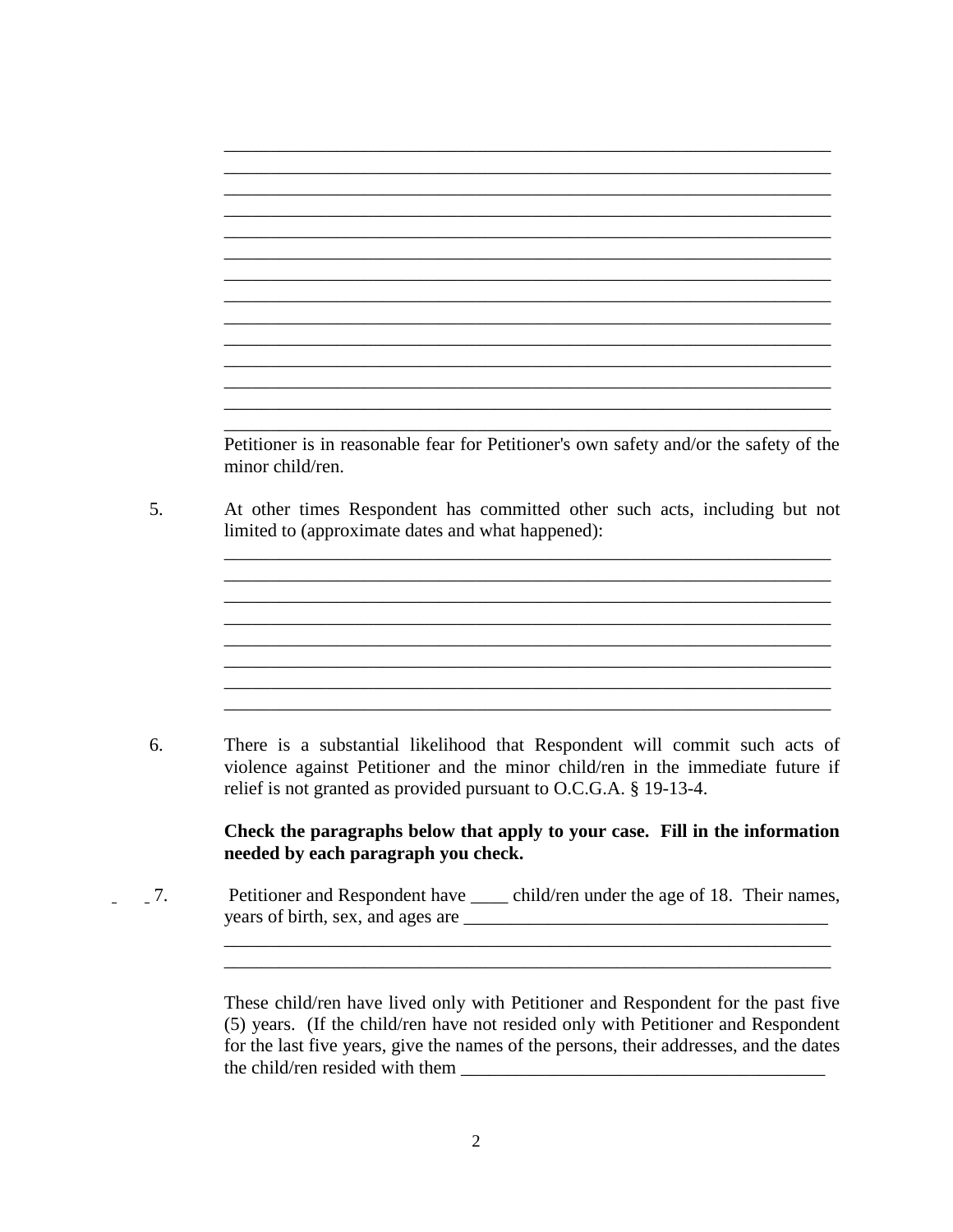\_\_\_\_ 8. The parties are not married and Respondent \_\_\_\_\_\_\_\_\_\_\_\_ (has **OR** has not) legitimated the child/ren of the parties.

\_\_\_\_\_\_\_\_\_\_\_\_\_\_\_\_\_\_\_\_\_\_\_\_\_\_\_\_\_\_\_\_\_\_\_\_\_\_\_\_\_\_\_\_\_\_\_\_\_\_\_\_\_\_\_\_\_\_\_\_\_\_\_\_\_ \_\_\_\_\_\_\_\_\_\_\_\_\_\_\_\_\_\_\_\_\_\_\_\_\_\_\_\_\_\_\_\_\_\_\_\_\_\_\_\_\_\_\_\_\_\_\_\_\_\_\_\_\_\_\_\_\_\_\_\_\_\_\_\_\_ \_\_\_\_\_\_\_\_\_\_\_\_\_\_\_\_\_\_\_\_\_\_\_\_\_\_\_\_\_\_\_\_\_\_\_\_\_\_\_\_\_\_\_\_\_\_\_\_\_\_\_\_\_\_\_\_\_\_\_\_\_\_\_\_\_ \_\_\_\_\_\_\_\_\_\_\_\_\_\_\_\_\_\_\_\_\_\_\_\_\_\_\_\_\_\_\_\_\_\_\_\_\_\_\_\_\_\_\_\_\_\_\_\_\_\_\_\_\_\_\_\_\_\_\_\_\_\_\_\_\_

\_\_\_\_\_\_\_\_\_\_\_\_\_\_\_\_\_\_\_\_\_\_\_\_\_\_\_\_\_\_\_\_\_\_\_\_\_\_\_\_\_\_\_\_\_\_\_\_\_\_\_\_\_\_\_\_\_\_\_\_\_\_\_\_\_

\_\_\_\_\_\_\_\_\_\_\_\_\_\_\_\_\_\_\_\_\_\_\_\_\_\_\_\_\_\_\_\_\_\_\_\_\_\_\_\_\_\_\_\_\_\_\_\_\_\_\_\_\_\_\_\_\_\_\_\_\_\_\_\_\_ \_\_\_\_\_\_\_\_\_\_\_\_\_\_\_\_\_\_\_\_\_\_\_\_\_\_\_\_\_\_\_\_\_\_\_\_\_\_\_\_\_\_\_\_\_\_\_\_\_\_\_\_\_\_\_\_\_\_\_\_\_\_\_\_\_

\_\_\_\_\_\_\_\_\_\_\_\_\_\_\_\_\_\_\_\_\_\_\_\_\_\_\_\_\_\_\_\_\_\_\_\_\_\_\_\_\_\_\_\_\_\_\_\_\_\_\_\_\_\_\_\_\_\_\_\_\_\_\_\_\_

- \_\_\_\_ 9. Petitioner (does **OR** does not) have knowledge concerning custody or claims of custody concerning these child/ren including divorce, separation, juvenile, and DFCS cases. Specify court and type of case (if applicable) \_\_\_\_\_\_\_\_\_\_\_\_\_\_\_\_\_\_\_\_\_
- \_\_\_\_ 10. Petitioner has the following minor child/ren living with Petitioner whom Petitioner wishes protected from Respondent and including in the Protective Order (names and ages): \_\_\_\_\_\_\_\_\_\_\_\_\_\_\_\_\_\_\_\_\_\_\_\_\_\_\_\_\_\_\_\_\_\_\_\_\_\_\_\_\_\_\_\_\_
- \_\_\_\_ 11. Petitioner believes Respondent has a criminal record and has committed the following crimes (approximate dates and crimes): \_\_\_\_\_\_\_\_\_\_\_\_\_\_\_\_\_\_\_\_\_\_\_\_\_\_\_\_\_\_\_\_
- \_\_\_\_ 12. Petitioner fears that if Respondent learns of Petitioner's current address that Respondent will hurt or injure Petitioner or Petitioner's immediate family. Petitioner requests that Respondent not be informed of Petitioner's current residence.
- \_\_\_\_ 13. Petitioner is dependent upon the family residence for shelter for Petitioner and/or minor child/ren and asks that Petitioner be granted the temporary use and possession of said residence, located at the set of said residence,  $\alpha$  at  $\alpha$  is together with all personal property contained therein with the exception of Respondent's personal clothing.
- \_\_\_\_ 14. Petitioner and the minor child/ren are dependent upon the Respondent for support and requests that Petitioner be awarded temporary child support.
- \_\_\_\_ 15. Petitioner is dependent upon Respondent for support and asks that Petitioner be awarded temporary support.
- \_\_\_\_ 16. The minor child/ren are currently in the custody and control of Petitioner/Respondent and Petitioner asks for legal and physical custody.
- \_\_\_\_ 17. Petitioner asks that the following assets/property of Petitioner be returned by Respondent: \_\_\_\_\_\_\_\_\_\_\_\_\_\_\_\_\_\_\_\_\_\_\_\_\_\_\_\_\_\_\_\_\_\_\_\_\_\_\_\_\_\_\_\_\_\_\_\_\_\_\_\_\_\_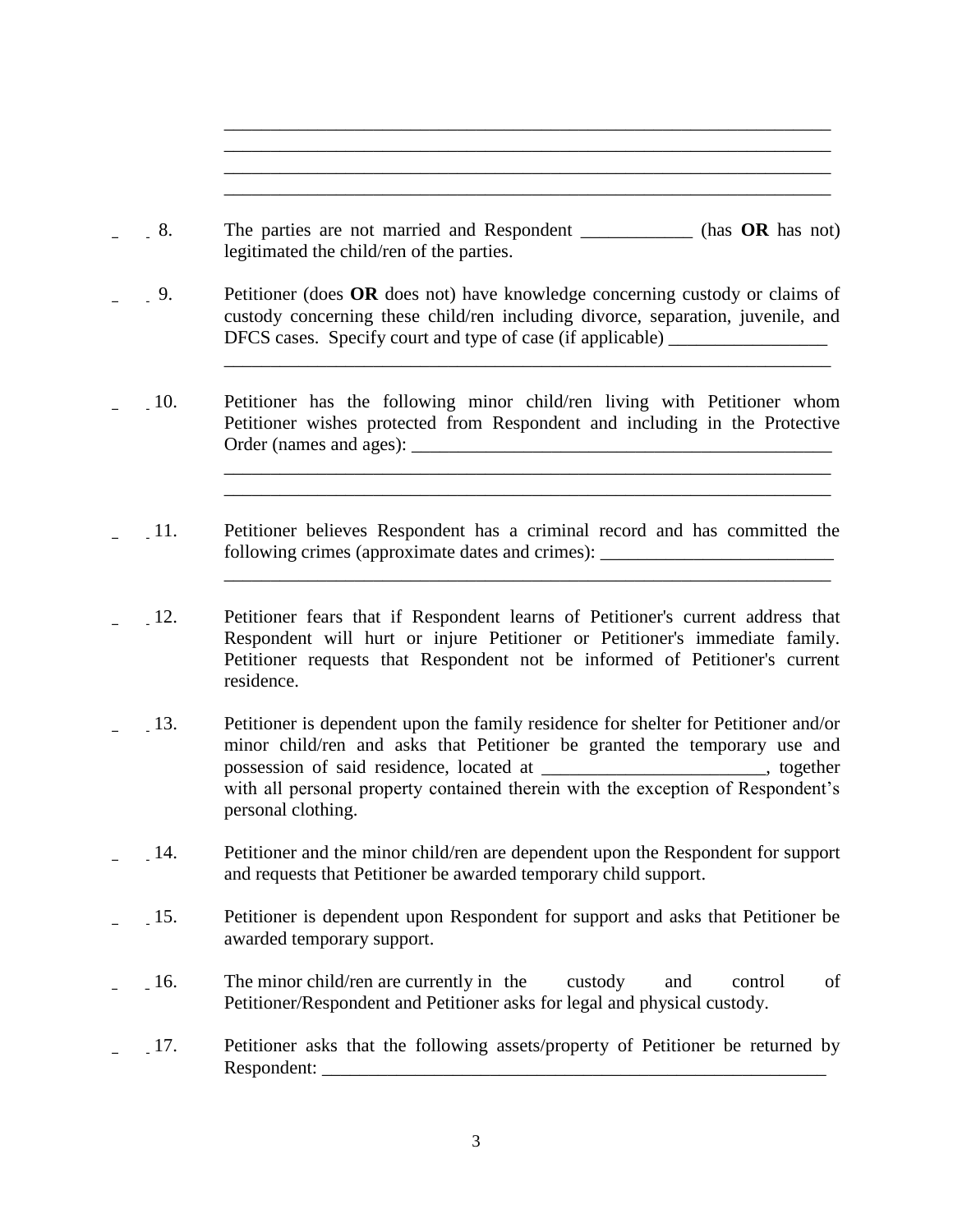#### THEREFORE, Petitioner asks:

- (a) That the Court set a hearing no later than thirty (30) days from the filing of the Petition and direct Respondent to appear before this Court and show any reasons why the demands of the Petitioner should not be granted;
- (b) That the Respondent be served a copy of this Petition and Ex Parte Protective Order as required by law;
- (c) That this Court direct law enforcement to enforce this Order;
- (d) That this Court direct Respondent to stop abusing, harassing and intimidating Petitioner and/or Petitioner's child/ren;
- (e) That this Court restrain and enjoin Respondent from having any direct or indirect contact with the Petitioner and/or Petitioner's child/ren;
- (f) That this Court order that Respondent be enjoined from approaching within \_\_\_\_\_\_\_\_\_\_ yards of Petitioner;
- (g) That this Court make findings of fact and conclusions of law concerning the issues in this case;
- (h) That Petitioner have such other and further relief as the Court may deem just and proper;
- (i) That this Court issue Family Violence Ex Parte and Twelve Month Protective Orders to:

#### **Check the paragraphs below that apply to your case. Fill in the information needed by each paragraph you check.**

- award Petitioner temporary sole legal and physical custody of the minor child/ren;
- \_\_\_\_ order Respondent to vacate the family residence at \_\_\_\_\_\_\_\_\_\_\_\_\_\_\_\_\_\_\_\_\_\_\_\_\_\_\_\_\_\_ instanter;
- \_\_\_\_ grant Petitioner exclusive temporary use and possession of the family residence at and all personal property of the parties located at the family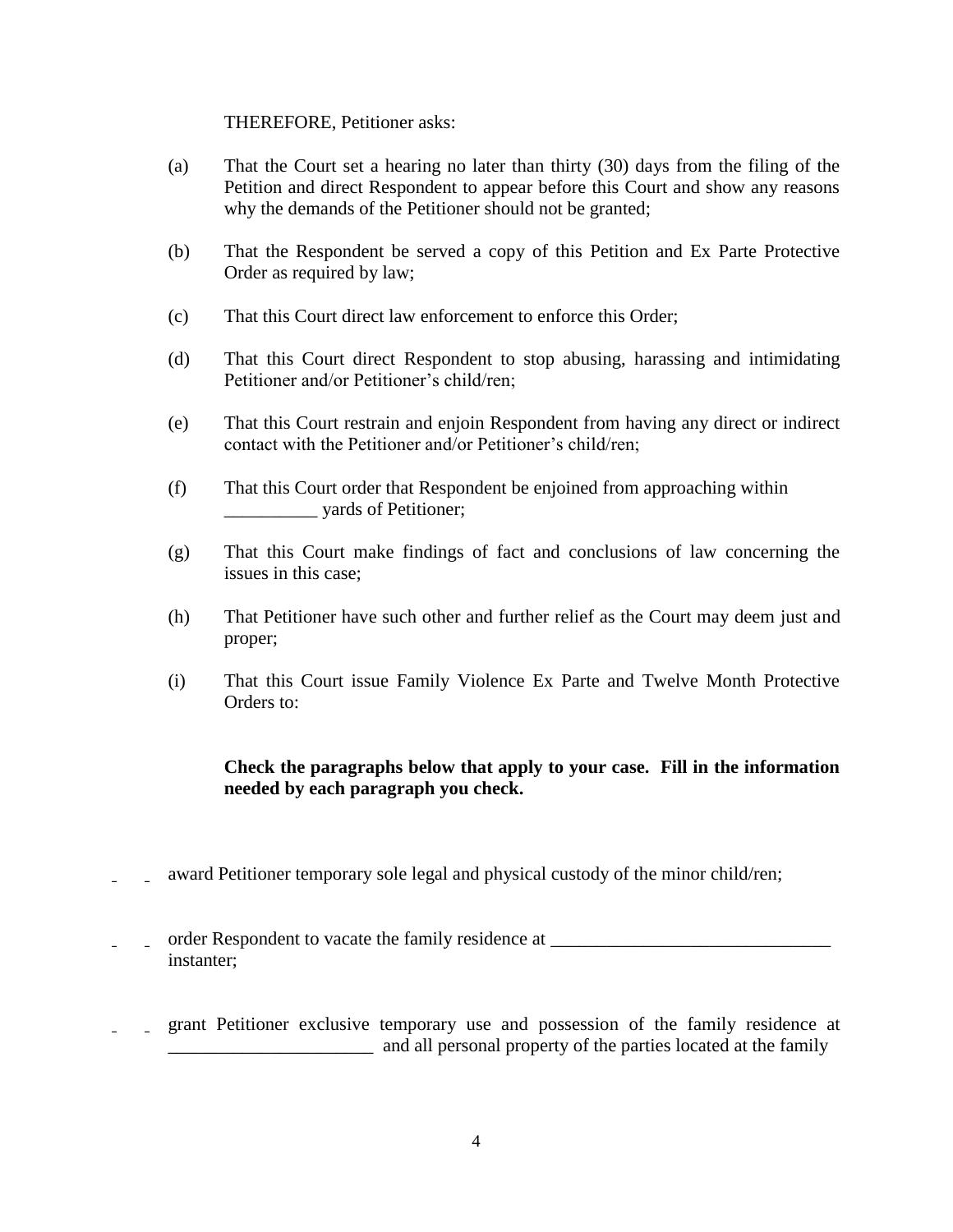residence and Petitioner's current residence with the exception of Respondent's personal clothing; that law enforcement \_\_\_\_\_\_\_\_\_ (sheriff or police department) assist Petitioner in returning to the family residence and in ensuring that the Respondent vacates said residence and that all keys, garage door openers and other security devices to the family residence are secured and given to the Petitioner;

- order Respondent to provide suitable alternate housing for Petitioner and/or Petitioner's children;
- \_\_\_\_ order Respondent to stay away from Petitioner's and/or Petitioner's minor child/ren's place of residence, place of employment, and/or school;
- \_\_\_\_ order Respondent's visitation with the minor child/ren be limited to no visitation or

 \_\_\_\_\_\_\_\_\_\_\_\_\_\_\_\_\_\_\_\_\_\_\_\_\_\_\_\_\_\_\_\_\_\_\_\_\_\_\_\_\_\_\_\_\_\_\_\_\_\_\_\_\_\_\_\_\_\_\_\_\_\_\_\_\_\_\_\_\_\_ \_\_\_\_\_\_\_\_\_\_\_\_\_\_\_\_\_\_\_\_\_\_\_\_\_\_\_\_\_\_\_\_\_\_\_\_\_\_\_\_\_\_\_\_\_\_\_\_\_\_\_\_\_\_\_\_\_\_\_\_\_\_\_\_\_\_\_\_\_\_ ;

- order Respondent to pay to Petitioner child support for the minor child/ren;
- order Respondent to pay spousal support for Petitioner;
- award Petitioner costs and attorney's fees for having to bring this action;
- \_\_\_\_ order that Petitioner's current address be kept confidential;
- \_\_\_\_ enjoin and restrain Respondent from selling, disposing or encumbering, trading, contracting to sell, or otherwise disposing or removing from the jurisdiction of this Court any of the property of Petitioner or of the parties except in the ordinary course of business;
- \_\_\_\_ enjoin and restrain Respondent from disconnecting the home utilities, changing and/or canceling auto, health or life insurance for Respondent, Petitioner, and/or the Petitioner's minor child/ren, and/or interfering with Petitioner's or the Petitioner's minor child/ren's mail;
- \_\_\_\_ grant Petitioner the use of the following automobile: Make \_\_\_\_\_ , Model \_\_\_\_\_\_\_\_\_\_, Year and law enforcement (sheriff or police department) ensure that all keys to said vehicle be immediately returned to Petitioner;
- \_\_\_\_ permit Petitioner to remove the following property from the residence for the exclusive use by Petitioner and/or the minor child/ren \_\_\_\_\_\_\_\_\_\_\_\_\_\_\_\_\_\_\_\_\_\_\_\_\_\_\_\_\_\_\_\_\_\_\_

 \_\_\_\_\_\_\_\_\_\_\_\_\_\_\_\_\_\_\_\_\_\_\_\_\_\_\_\_\_\_\_\_\_\_\_\_\_\_\_\_\_\_\_\_\_\_\_\_\_\_\_\_\_\_\_\_\_\_\_\_\_\_\_\_\_\_\_\_\_\_ \_\_\_\_\_\_\_\_\_\_\_\_\_\_\_\_\_\_\_\_\_\_\_\_\_\_\_\_\_\_\_\_\_\_\_\_\_\_\_\_\_\_\_\_\_\_\_\_\_\_\_\_\_\_\_\_\_\_\_\_\_\_\_\_\_\_\_\_\_\_

and law enforcement \_\_\_\_\_\_\_\_\_\_\_\_\_\_\_\_\_ (sheriff or police department) be ordered to assist Petitioner during this removal;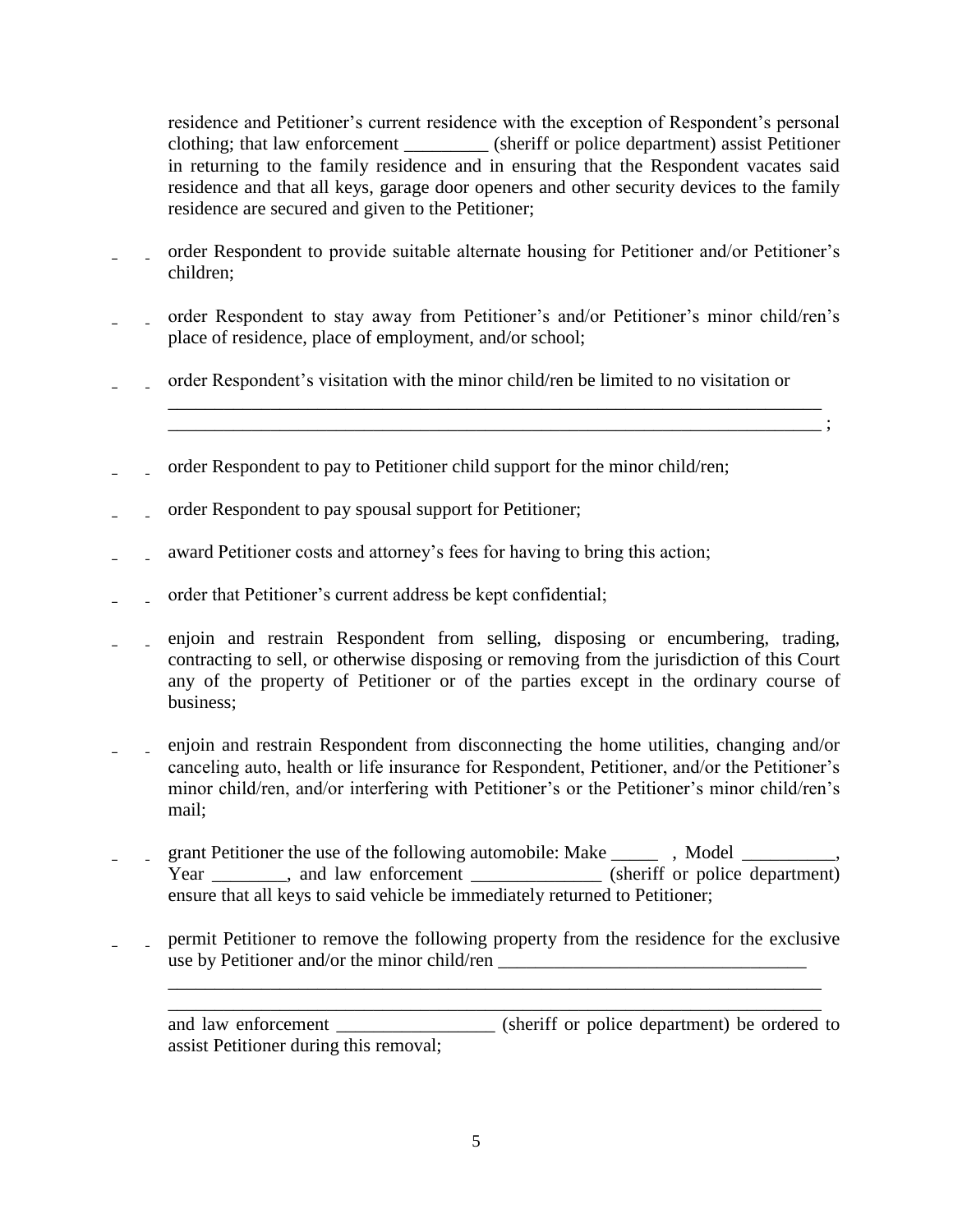- \_\_\_\_ order Respondent to undergo evaluation for drug/alcohol abuse and to follow the recommended treatment;
- \_\_\_\_ order Respondent to undergo a batterer's intervention program and to follow the recommended treatment;
- \_\_\_\_ order Respondent to return \_\_\_\_\_\_\_\_\_\_\_\_\_\_\_\_\_\_\_\_\_\_\_\_\_\_\_\_\_\_\_\_\_\_\_\_\_\_\_\_\_\_\_\_\_\_\_\_\_ to Petitioner immediately;

order Respondent to reimburse Petitioner for damages or expenses for the following:

\_\_\_\_\_\_\_\_\_\_\_\_\_\_\_\_\_\_\_\_\_\_\_\_\_\_\_\_\_\_\_\_\_\_\_\_\_\_\_\_\_\_\_\_\_\_\_\_\_\_\_\_\_\_\_\_\_\_\_\_\_\_\_\_\_\_\_\_\_\_

\_\_\_\_\_\_\_\_\_\_\_\_\_\_\_\_\_\_\_\_\_\_\_\_\_\_\_\_\_\_\_\_\_\_\_\_\_\_\_\_\_\_\_\_\_\_\_\_\_\_\_\_\_\_\_\_\_\_\_\_\_\_\_\_\_\_\_\_\_\_

 $\overline{\phantom{a}}$  , which is a set of the contract of the contract of the contract of the contract of the contract of the contract of the contract of the contract of the contract of the contract of the contract of the contract

 $\overline{\phantom{a}}$  , which is a set of the set of the set of the set of the set of the set of the set of the set of the set of the set of the set of the set of the set of the set of the set of the set of the set of the set of th

\_\_\_\_ order additional relief as follows: \_\_\_\_\_\_\_\_\_\_\_\_\_\_\_\_\_\_\_\_\_\_\_\_\_\_\_\_\_\_\_\_\_\_\_\_\_\_\_\_\_\_

Respectfully submitted,

Petitioner

Address

Telephone: \_\_\_\_\_\_\_\_\_\_\_\_\_\_\_\_\_\_\_\_\_\_\_\_\_\_

 (Do not give current address if confidential; give alternative address)

\_\_\_\_\_\_\_\_\_\_\_\_\_\_\_\_\_\_\_\_\_\_\_\_\_\_\_\_\_\_\_\_\_\_\_

\_\_\_\_\_\_\_\_\_\_\_\_\_\_\_\_\_\_\_\_\_\_\_\_\_\_\_\_\_\_\_\_\_\_\_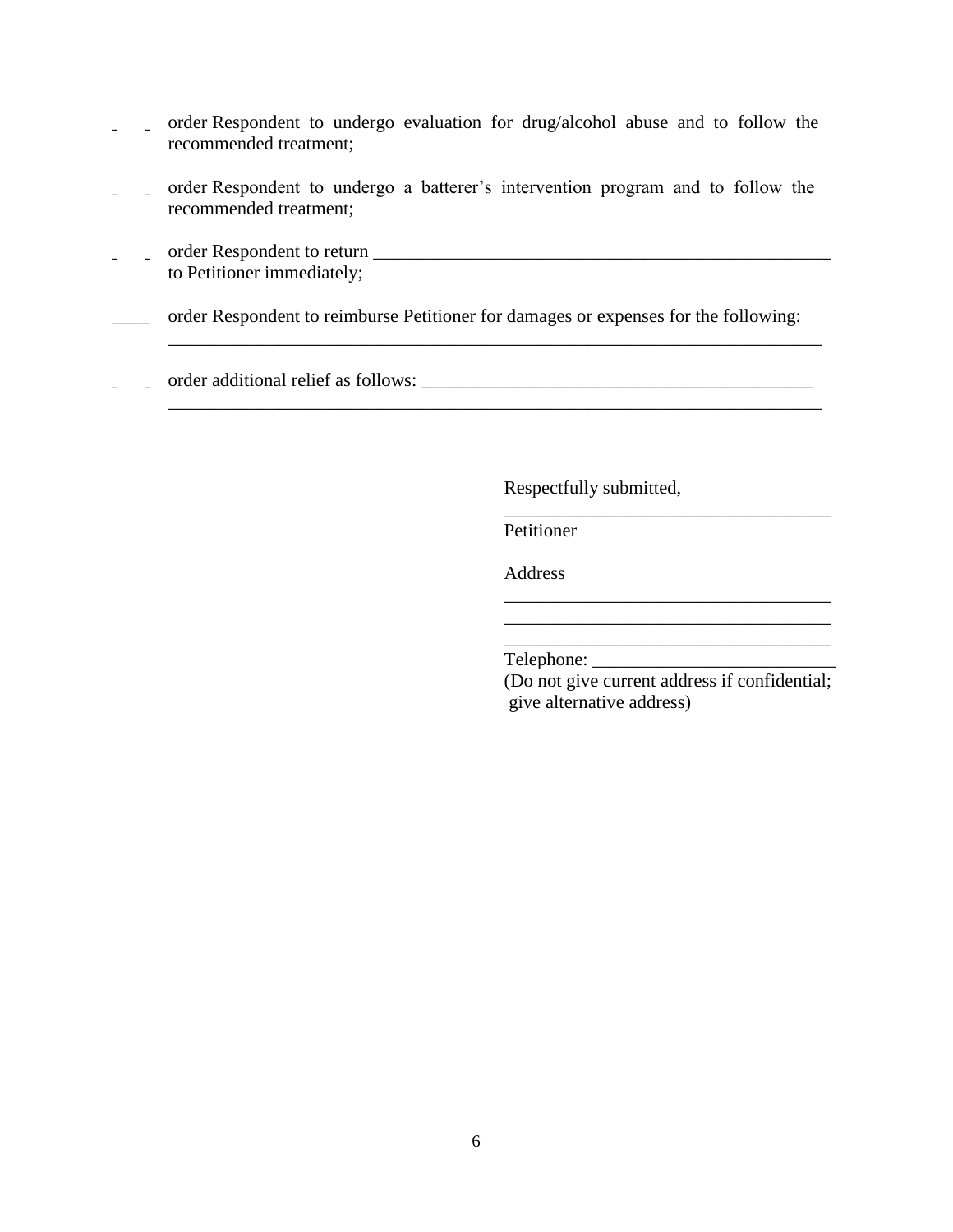### THE SUPERIOR COURT FOR THE COUNTY OF MADISON

#### STATE OF GEORGIA

| Petitioner, | ٠                             | Civil Action File |
|-------------|-------------------------------|-------------------|
| V.          | ٠<br>$\overline{\phantom{a}}$ | No.               |
| Respondent. |                               |                   |

#### **VERIFICATION**

Personally appeared \_\_\_\_\_\_\_\_\_\_\_\_\_\_\_\_, who being duly sworn states that she/he is the Petitioner in the above styled case and that the facts set forth in the foregoing Petition for Temporary Protective Order are true and correct.

Petitioner

\_\_\_\_\_\_\_\_\_\_\_\_\_\_\_\_\_\_\_\_\_\_\_\_\_\_\_\_\_\_

Sworn and subscribed before me this \_\_\_\_\_\_\_ day of \_\_\_\_\_\_\_\_\_\_\_\_\_\_\_\_\_\_\_, 20\_\_\_\_.

\_\_\_\_\_\_\_\_\_\_\_\_\_\_\_\_\_\_\_\_\_\_\_\_\_\_\_\_\_\_\_\_\_\_

NOTARY PUBLIC My commission expires: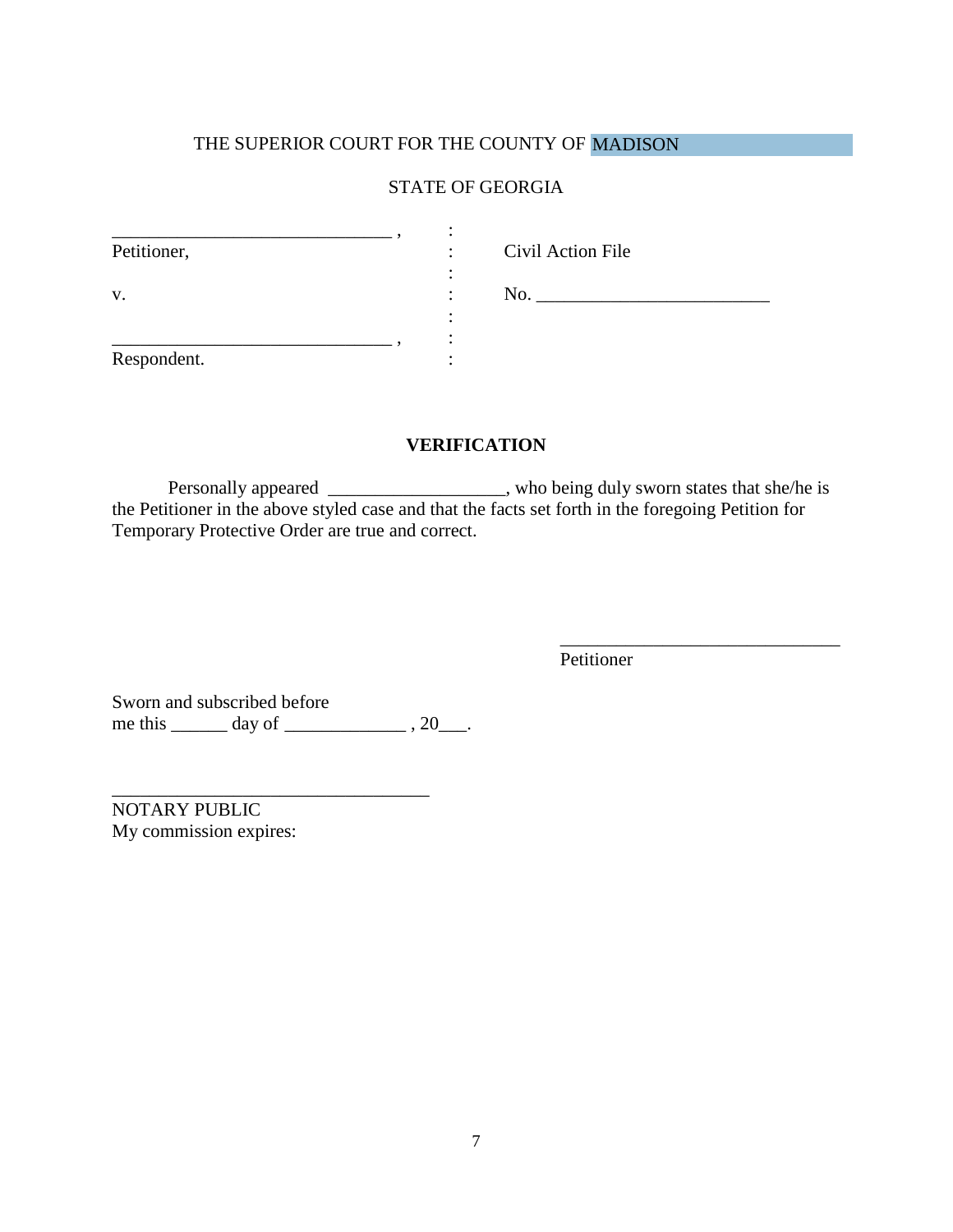## CIVIL ACTION FILE NO. \_\_\_\_\_\_\_\_\_\_\_\_\_\_\_\_\_\_\_\_\_

Pursuant to O.C.G.A. § 19-13-3, Petitioner assisted by Name: \_\_\_\_\_\_\_\_\_\_\_\_\_\_\_\_\_\_\_\_\_\_\_\_\_\_\_\_\_\_

Address: \_\_\_\_\_\_\_\_\_\_\_\_\_\_\_\_\_\_\_\_\_\_\_\_\_\_\_\_

| Phone: |
|--------|
|--------|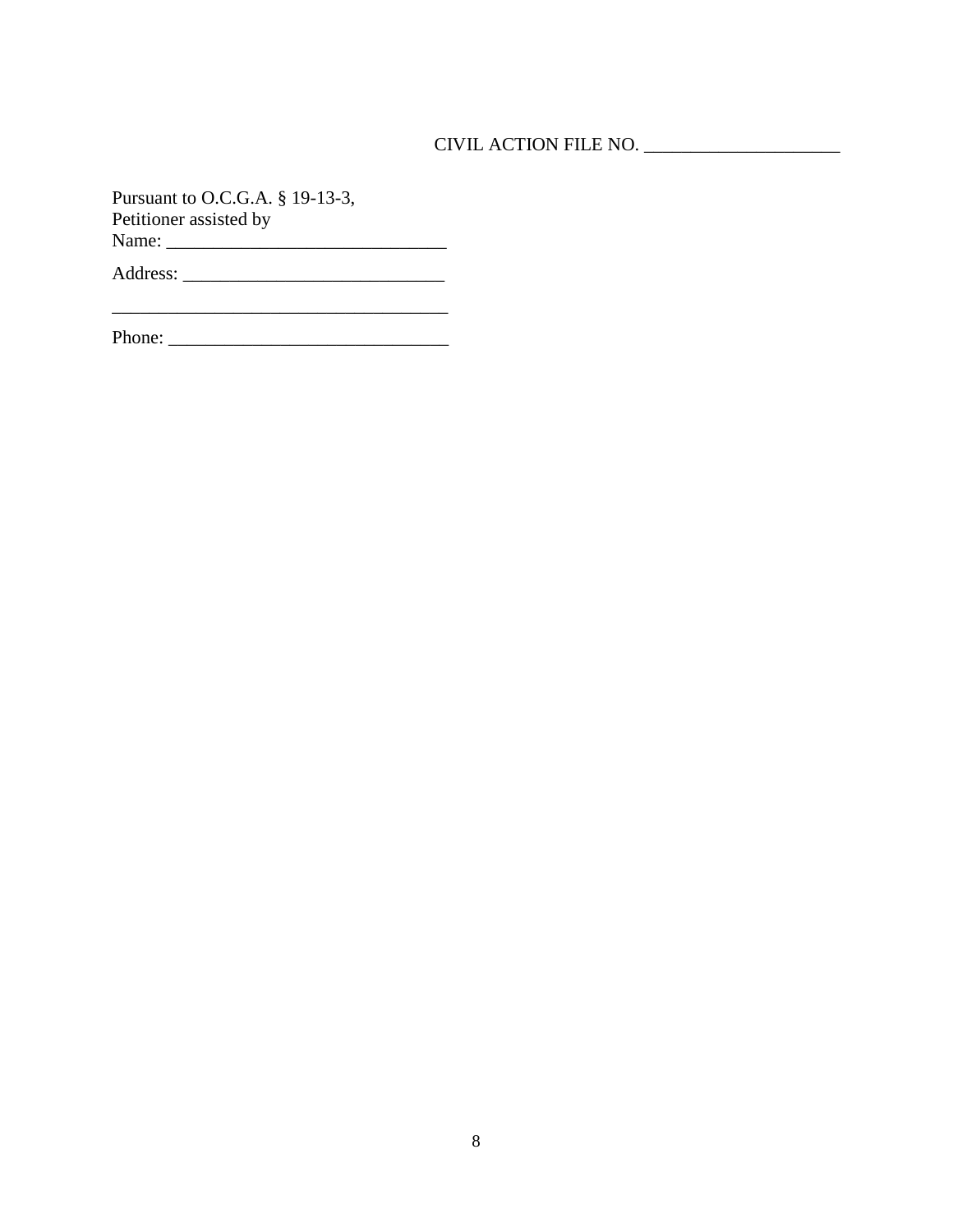# CONFIDENTIAL INFORMATION FORM - ATTENTION COURT STAFF: THIS PAGE IS A RESTRICTED-ACCESS DOCUMENT. This document is not accessible to the public or to other parties.

| <b>RESPONDENT'S IDENTIFYING FACT SHEET</b><br>(please complete as much as possible; one of these must be provided to have the order placed in the National Crime<br>Information Center registry: Respondent's date of birth OR social security number) |
|--------------------------------------------------------------------------------------------------------------------------------------------------------------------------------------------------------------------------------------------------------|
| Respondent's social security number is _________________________, date of birth is __________, sex _____, color                                                                                                                                        |
| of hair _________, color of eyes ___________, height ______, weight _____. Respondent's                                                                                                                                                                |
| race is ________, ethnic background __________. Respondent has distinguishing marks (tattoos,                                                                                                                                                          |
| scars, etc.) ______________________. Respondent drives a _________________________, license tag                                                                                                                                                        |
| no: (Expires: ) and has a (state) driver's license no: (Expires: ).                                                                                                                                                                                    |
|                                                                                                                                                                                                                                                        |
|                                                                                                                                                                                                                                                        |
| (days) Respondent has the following known aliases: _____________________________.                                                                                                                                                                      |

|             | <b>PROTECTED PARTIES' IDENTIFYING INFORMATION</b>                                                                     |                              |
|-------------|-----------------------------------------------------------------------------------------------------------------------|------------------------------|
| Petitioner: | $DOB$ sex race $\frac{1}{2}$                                                                                          |                              |
| Other:      |                                                                                                                       | $DOB$ sex race $\frac{1}{2}$ |
| Other:      | <b>DOB</b> sex race                                                                                                   |                              |
| Other:      | $DOB$ $sex$ $race$ $trace$                                                                                            |                              |
| Other:      | <u> 1980 - Johann Harry Barn, mars and de Branch and de Branch and de Branch and de Branch and de Branch and de B</u> | $DOB$ $sex$ $rac{arc}{}$     |

 **Rev'd 8/14**